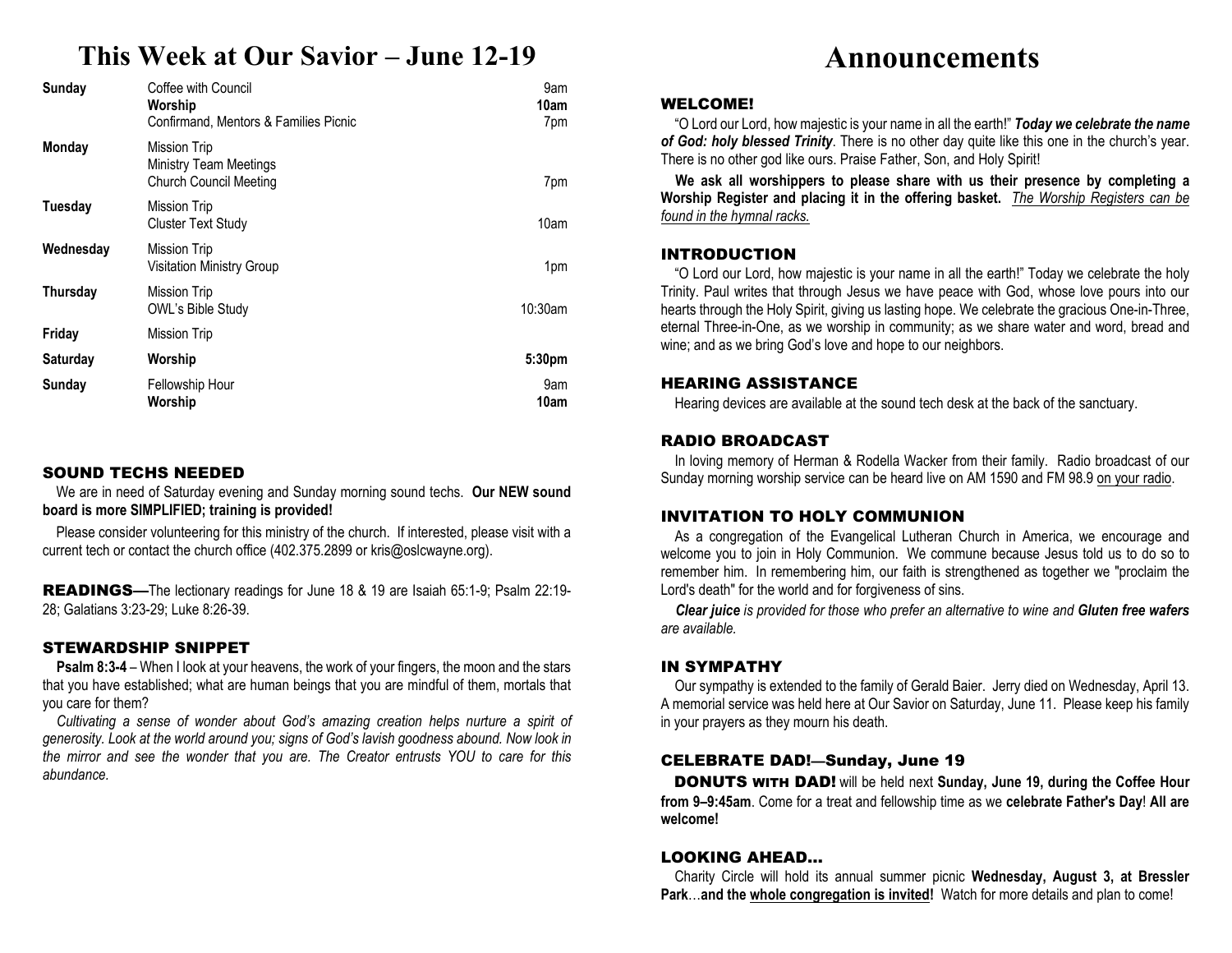#### **GOSPEL MESSAGE**

#### **June 12, 2022THE HOLY TRINITY**

# *No Need for Proof*

However diligent and determined, thoughtful and thorough the many sermons, Sunday school lessons, Bible studies, and systematic theologies may be as they claim to make sense of the Three-in-One and One-in-Three, they are, in the end, fruitless follies. The holy Trinity is not sensible. Dare, if you will, to call it non-sense: a holy non-sense. But then call it holy truth, for that is what it is. Holiness dares to defy sense.

 Holy Trinity Sunday celebrates our own humble human experience of the divine, not a supernatural equation. The Trinity is suited for the sanctuary where truth is sacred mystery, where we sing, "Holy, holy, holy, Lord God Almighty! Early in the morning our song shall rise to thee" (ELW 413) and "O Trinity, O blessed Light, O Unity of sovereign might: as now the fiery sun departs, shed holy light within our hearts" (ELW 571), and where we profess the convictions of creeds, opaque and obscure. The holy Trinity is not for laboratories where calculations and algorithms are deciphered.

 Behold: Molecules and atoms, glaciers on a crawl, cosmic explosions, photosynthesis and fertilization, the making of mountains, the carving of seas, the sparkling of stars, the opening of a peony, the birth of a gosling or cub or child. Holy, holy, holy God is a wonder to profess and celebrate. No need for proof.

 Behold: Outside the walls of the universe and portals of time, the Word opened the gate and became the one who was hungry, thirsty, a stranger, naked, sick, imprisoned, here to give food and drink, to welcome, to clothe, to heal, and to free. Holy, holy, holy God is a wonder to profess and celebrate. No need for proof.

 Behold: Doves and flames and winds and languages; in baptismal water, a promise; in wilderness dust, a companion; a guide breathed in at birth, breathed out at death. Holy, holy, holy God is a wonder to profess and celebrate. No need for proof.

Blessed Trinity.



"Be joyful always: pray continually: give thanks in all circumstances, for this is God's will for you in Christ Jesus." (1 Thessalonians 5:16-18)

#### *Hospitalized this week:* Madge Bruflat

#### **SPECIFIC PRAYER REQUESTS:**

#### *Health Concerns:*

- For the family of my sister, Geraldine Peterson, who is in total care at her daughter's home in Evans, GA.
- For those undergoing treatments for cancer and other health issues.

#### *Guidance:*

- For the Call Committee.
- For the Youth Director Search Committee.

#### *Spiritual Healing/Strength:*

#### *Prayer of Thanksgiving:*

For the blessings of Your church.

*Deaths:* 

*Other Prayers:* 

#### PRAYER VENTURES

 The Evangelical Lutheran Church in America has published daily prayer ventures for us to follow. These prayer petitions are offered as guides to prayer for the global, social and outreach ministries of the ELCA, as well as for the needs and circumstances of our neighbors, communities and world. Printed copies of the monthly Prayer Ventures guide are available in the back of the church; or find it online at: https://www.elca.org/Resources/Prayer-Ventures.



#### From sundaysandseasons.com. Copyright © 2022 Augsburg Fortress. All rights reserved.

#### ONLINE GIVING

 You can give electronically to OSLC—just download the Vanco Mobile app OR go to our website at https://oslcwayne.org/give/